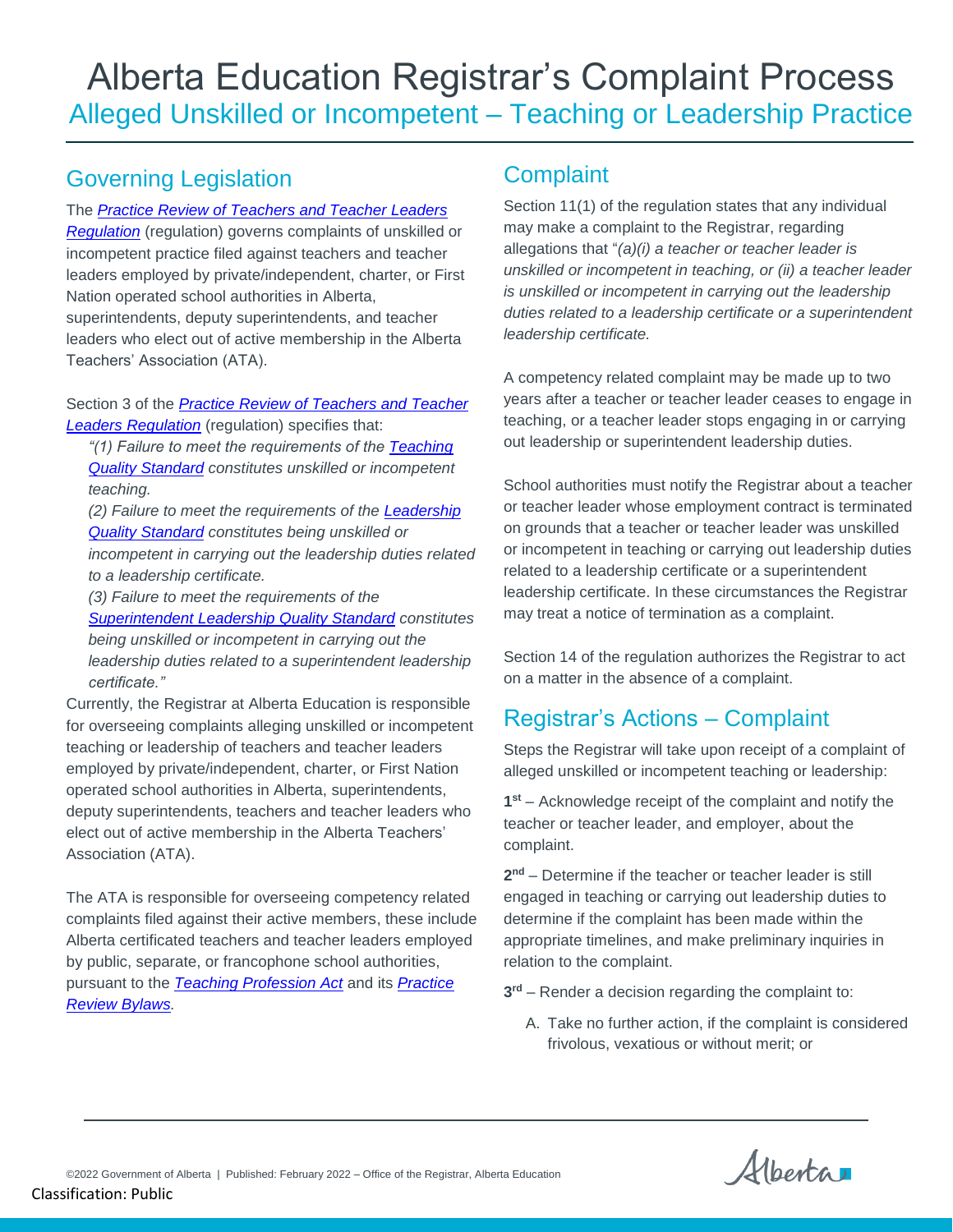- B. Take no further action because a competency related complaint has been made more than twoyears after the teacher or teacher leader ceased to engage in the practice of teaching or carrying out leadership duties related to a leadership or superintend leadership certificate.
- C. Direct the complainant address the matter directly with the teacher or teacher leader, the principal of the school where the teacher or teacher leader is teaching (if the principal is not the subject of the complaint), and the school administrator (school superintendent or operator)
- D. Appoint an investigator and direct that the allegation(s) in the complaint be investigated.
	- o If the Registrar is aware that a the school authority is investigating matter(s) related to the allegations of unskilled or incompetent teaching or leadership, then the Registrar must appoint an investigator within 30 days after being advised that the local school authority investigation has been concluded.

## Investigation

When an investigator is appointed, the investigator will contact the teacher / teacher leader and the investigation into the complaint will begin within thirty (30) days of the investigator's appointment.

- Under the regulation, the investigator has broad authority to interview individuals in relation to the complaint, request any records and documents relevant to the investigation, keep copies of any information collected, investigate any other matter related to the matter being investigated that arises in the course of the investigation, etc.
- Upon completion of an investigation, the investigator will send the Registrar a written report of the investigation.

## Registrar's Actions - Investigation

Steps the Registrar will take upon reviewing a report from the investigator:

- **1 st** Render a decision regarding the complaint to:
	- A. Take no further action: if the complaint is considered frivolous, vexatious or without merit; or if there is insufficient evidence to warrant a hearing. OR

B. Direct the Chair of the Practice Review General Panel to establish a Practice Review Hearing Committee to hear the matter and refer the complaint to the Practice Review Hearing Committee for a hearing.

**2 nd** – Serve the Registrar's Notice of Decision to the teacher or teacher leader, complainant (if any), and employer.

**3 rd** – Send a copy of the investigation report to the teacher or teacher leader who was the subject of the investigation.

# Appeal of Registrar's Decision

The complainant may appeal the Registrar's decision if the Registrar decides not to take any further action on a complaint. Such an appeal must:

- Be made in writing and include reasons why the matter should be referred to a to a hearing; and
- Be delivered to the Chair of the practice review general panel within 15 days of the complainant being served with the Registrar's decision.

# Hearing / Appeal Hearing

The Chair of the Practice Review General Panel will establish the appropriate committee (Hearing Committee, Appeal Committee or a Complainant Appeal Committee), and will appoint a Chair to that committee to adjudicate the matter.

#### **In Advance of a Proceeding**

The Chair of the appropriate established committee will:

- Set a date, time and location of the proceeding, and notify the involved parties and the teacher's / teacher leader's employer, at least 15 days before the hearing date; and
- Provide involved parties with rules and protocols for the proceeding.

#### **Practice Review Hearings**

Practice review hearings will be open to the public and will follow a legislated processes set out in sections 21-28 of the regulation. Section 25 speaks specifically to possible findings of unskilled or incompetent teaching or leadership practice by a Practice Review Hearing Committee, and Section 27 sets out possible recommendations that the hearing committee may make to the Minister.

Alberta